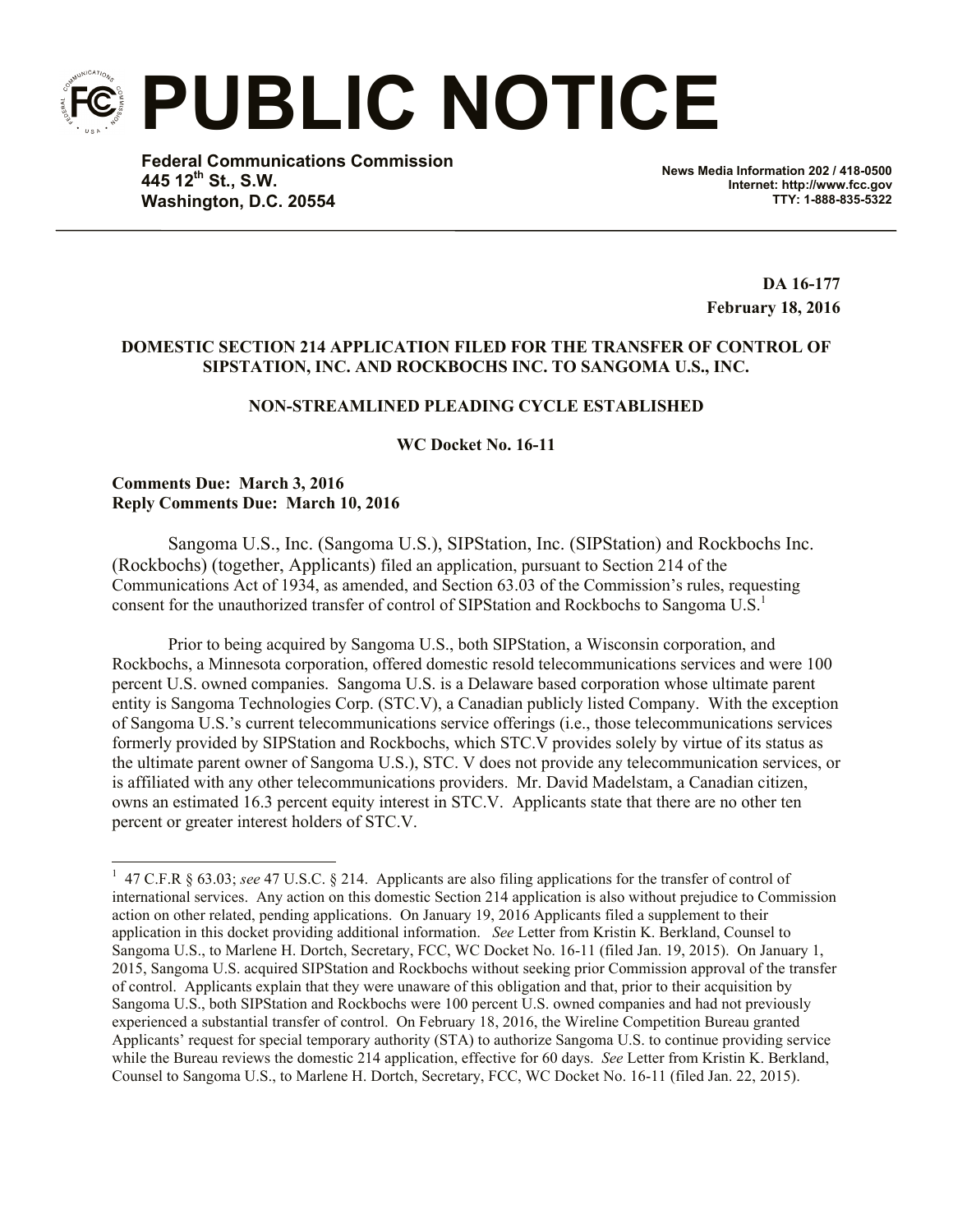Applicants assert that the grant of the application will serve the public interest and that they will continue to provide service to its subscribers in a manner that is transparent from the service they received prior to the transaction. Applicants state that they do not seek streamlined treatment for this transaction under the Commission's rules. $<sup>2</sup>$ </sup>

Domestic Section 214 Application Filed for the Transfer of Control of SIPStation, Inc. and Rockbochs Inc. to Sangoma U.S., Inc., WC Docket No. 16-11 (filed Dec. 23, 2015).

### **GENERAL INFORMATION**

The transfer of control identified herein has been found, upon initial review, to be acceptable for filing as a non-streamlined application. The Commission reserves the right to return any transfer application if, upon further examination, it is determined to be defective and not in conformance with the Commission's rules and policies. Pursuant to Section 63.03(a) of the Commission's rules, 47 CFR § 63.03(a), interested parties may file comments **on or before March 3, 2016**, and reply comments **on or before March 10, 2016**. Pursuant to Section 63.52 of the Commission's rules, 47 C.F.R. § 63.52, commenters must serve a copy of comments on the Applicants no later than the above comment filing date.

Pursuant to Section 63.03 of the Commission's rules, 47 CFR § 63.03, parties to this proceeding should file any documents in this proceeding using the Commission's Electronic Comment Filing System (ECFS): http://apps.fcc.gov/ecfs/.

#### **In addition, e-mail one copy of each pleading to each of the following:**

- 1) Tracey Wilson, Competition Policy Division, Wireline Competition Bureau, tracey.wilson@fcc.gov;
- 2) Gregory D. Kwan, Competition Policy Division, Wireline Competition Bureau, gregory.kwan@fcc.gov;
- 3) David Krech, Policy Division, International Bureau, david.krech@fcc.gov;
- 4) Sumita Mukhoty, Policy Division, International Bureau, smita.mukhoty@fcc.gov;
- 5) Jim Bird, Office of General Counsel,  $\lim_{h \to 0} \frac{\text{bird}}{\text{ar} \cdot \text{q}}$ .

People with Disabilities: To request materials in accessible formats for people with disabilities (braille, large print, electronic files, audio format), send an e-mail to fcc504@fcc.gov or call the Consumer & Governmental Affairs Bureau at (202) 418-0530 (voice), 1-888-835-5322 (tty).

The proceeding in this Notice shall be treated as a "permit-but-disclose" proceeding in accordance with the Commission's *ex parte* rules. Persons making ex parte presentations must file a copy of any written presentation or a memorandum summarizing any oral presentation within two business days after the presentation (unless a different deadline applicable to the Sunshine period applies). Persons making

l

 $^{2}$  47 C.F.R. § 63.03.